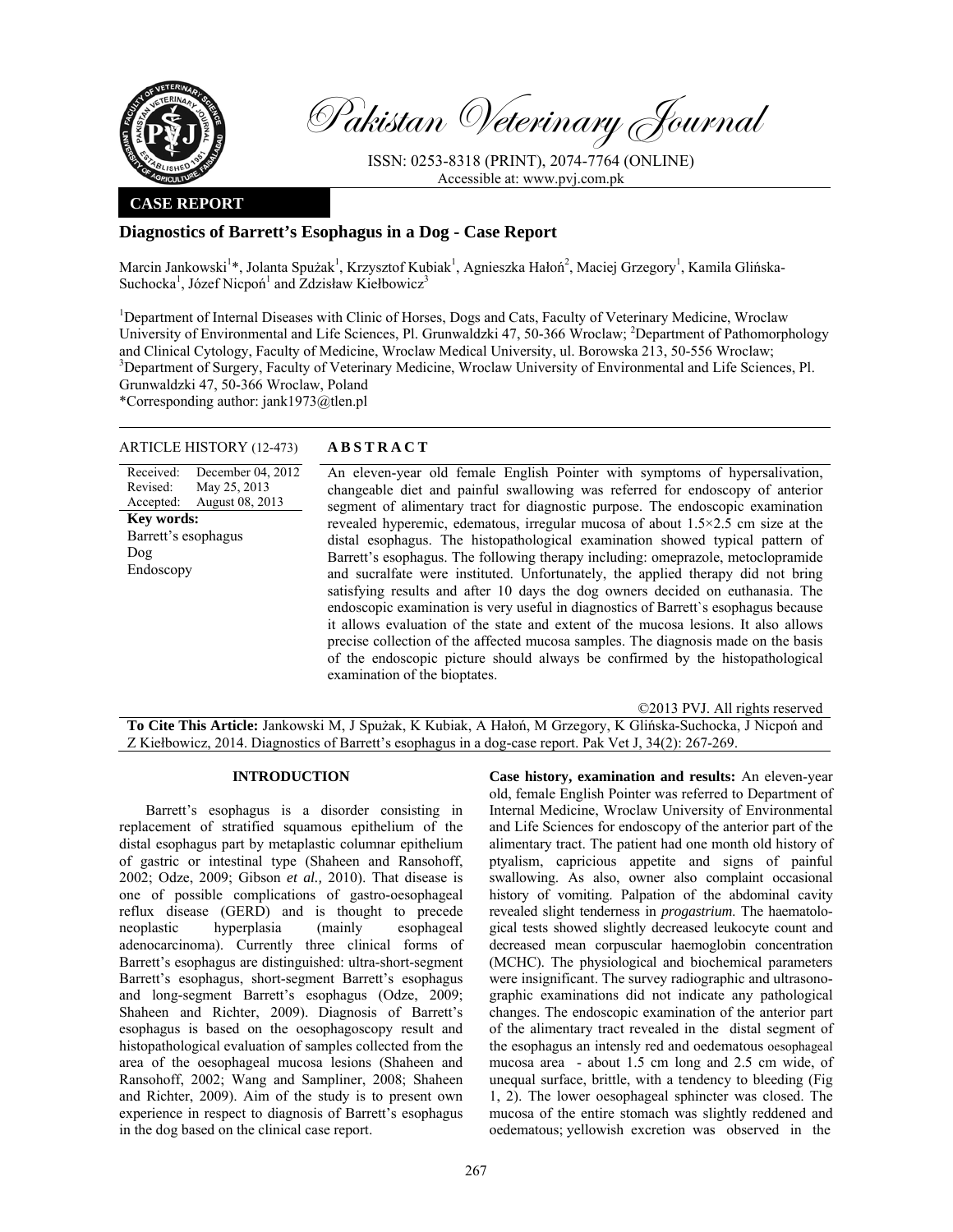

**Fig. 1:** Endoscopic picture of Barrett's esophagus. Intense reddening of mucosa is visible in lower oesophageal sphincter area.



**Fig. 2:** Endoscopic Picture of Barrett's esophagus. Intense reddening, oedema and irregular surface of oesophageal mucosa are visible.

pyloric part of the stomach. The pyloric sphincter was closed. The histopathological examination of a bioptates revealed typical appearance of Barrett's esophagus: esophageal squamous epithelium was replaced by columnar epithelium of intestinal type with goblet cells, lamina propria was fibrotic with mild to moderate chronic inflammation, muscularis mucosa was thickened or splayed and esophageal glands were focally cystically dilated (Fig 3). In areas of inflammation, the epithelium showed regenerative features, such as mucin depletion, increased size and hyperchromicity of the cell nuclei, cell stratification, and increased frequency of mitoses which focally mimic the appearance of low-grade dysplasia (Fig 4). Based on the diagnosis of Barrett's esophagus the following therapy was instituted: omeprazole in the dose 1 mg/kg b.w. p.o., sid, metoclopramide in the dose 0.4 mg/kg b.w., p.o., tid and sucralfate in the dose 1 g/dog p.o., tid. The drugs were administered in the following sequence: in the morning – omeprazole, after about 5 min. – metoclopramide, next after about 30 min. – sucralfate and after another 30 min. – food; in the afternoon – metoclopramide, after about 30 min. – sucralfate and after another 30 min.  $-$  food; in the evening  $-$  the drugs were administered like in the afternoon. Unfortunately, the applied therapy did not bring satisfying results and after 10 days the dog owners decided on euthanasia. The dog owners did not consent to doctors performing autopsy in the dog.



**Fig. 3:** Histologic appearance of Barrett's esophagus: esophageal squamous epithelium replaced by columnar epithelium of intestinal type with single goblet cells and presence of fibrotic lamina propria with mild chronic inflammation. Stained with hematoxylin and eosin; magnification x100.



**Fig. 4:** Barrett's esophagus with areas of inflammation where the epithelium presents regenerative features (increased size and hyperchromicity of the cell nuclei, cell stratification and increased frequency of mitoses) which focally mimic the appearance of low-grade dysplasia. Stained with hematoxylin and eosin; magnification x200.

### **DISCUSSION**

Barrett's esophagus is a rare disorder in animals. The incidence of spontaneous Barrett's esophagus has been described in three cats and one dog in veterinary literature. There are also reports about experimental induction of that disease in dogs (Gualtieri and Olivero, 2006; Gibson *et al.,* 2010). However, Barrett's esophagus is a much more common oesophageal disease in humans. It is thought that about 1.6-3.6% of the world population suffer from this disorder. (Shaheen and Richter, 2009). Unfortunately, due to a very small number of reported cases of Barrett's esophagus in animals its prevalence cannot be determined.

The clinical signs of Barrett's esophagus in humans are mainly related to gastro-oesophageal reflux disease (Shaheen and Ransohoff, 2002; Shaheen and Richter, 2009). In the presented clinical case the dog had hypersalivation, changeable appetite, frequent and painful swallowing, and sporadic vomiting. The similar clinical signs, such as painful swallowing, lack of appetite and hypersalivation were observed by Gibson *et al.* (2010) in the dog with Barrett`s esophagus. The clinical signs of gastro-oesophageal reflux were also observed by Gualtieri and Olivero (2006) in three cats with diagnosed Barrett`s